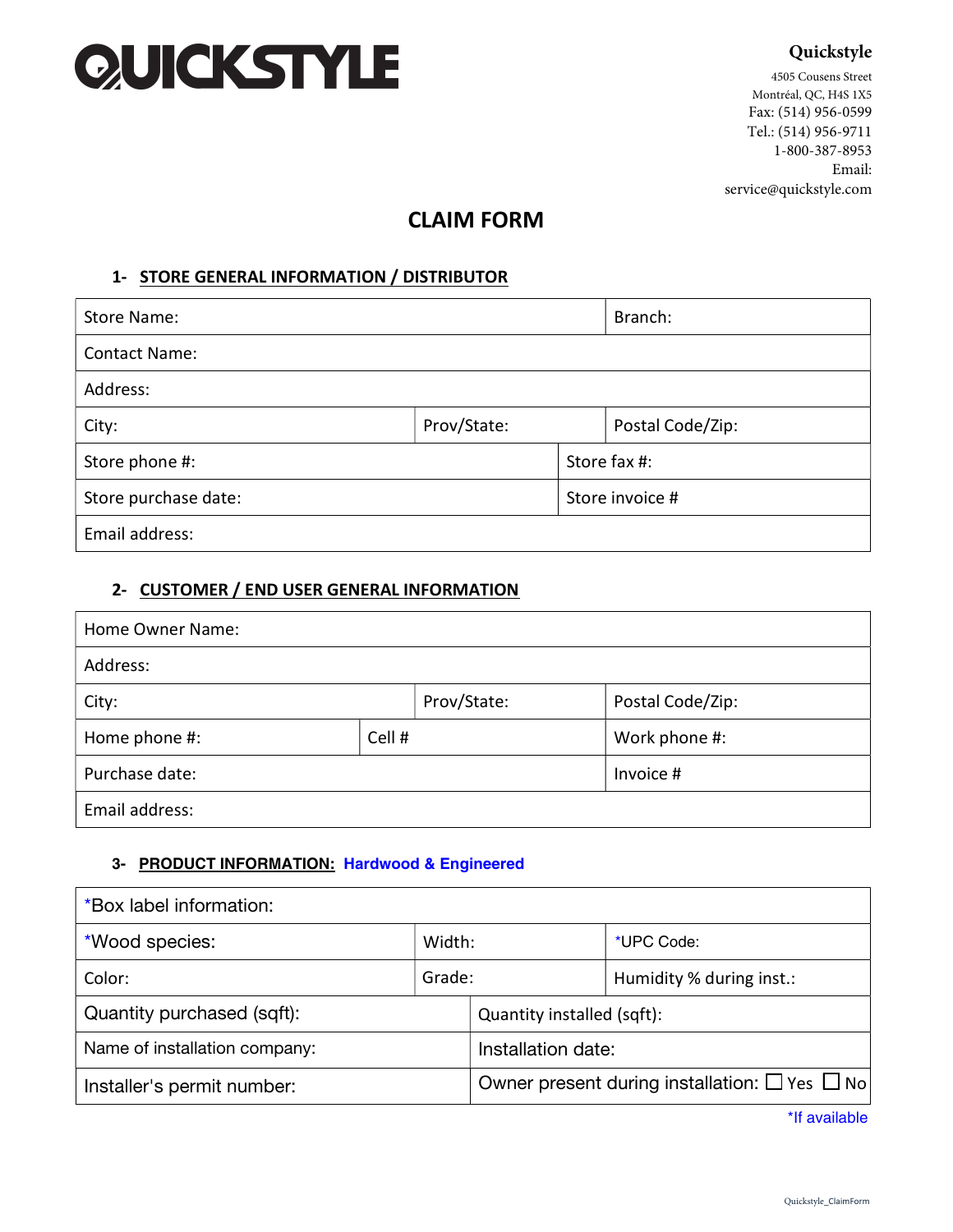# **PRODUCT INFORMATION: Laminate & PVC**

| *Box label information:       |                                                                                                                                                   |                       | *UPC Code:                                                                                   |                                                         |        |                                           |
|-------------------------------|---------------------------------------------------------------------------------------------------------------------------------------------------|-----------------------|----------------------------------------------------------------------------------------------|---------------------------------------------------------|--------|-------------------------------------------|
| Quantity purchased (sqft):    |                                                                                                                                                   |                       | Quantity installed (sqft):                                                                   |                                                         |        |                                           |
| Installer name:               |                                                                                                                                                   |                       | Installation date:                                                                           |                                                         |        |                                           |
| Installer permit number:      |                                                                                                                                                   |                       |                                                                                              | Owner present during installation: $\Box$ Yes $\Box$ No |        |                                           |
|                               |                                                                                                                                                   |                       |                                                                                              |                                                         |        | *If available                             |
| <b>HOUSE CONDITIONS</b><br>4- |                                                                                                                                                   |                       |                                                                                              |                                                         |        |                                           |
| Type of housing:              | $\square$ New<br>$\Box$ Renovation                                                                                                                |                       | House built                                                                                  |                                                         | Floor: | Basement<br>$\Box$ 1st Floor<br>2nd floor |
| Heating system:               | $\Box$ Radiant<br>$\Box$ Baseboard<br>$\Box$ Radiator<br>$\Box$ Forced Air<br>$\Box$ Electric<br>$\square$ Gas<br>$\Box$ Wood burn. stove         |                       | <b>Humidity Control:</b><br>$\Box$ Humidifier<br>$\Box$ Dehumidifier<br>$\Box$ Air exchanger |                                                         |        |                                           |
| Thermostat setting:           |                                                                                                                                                   |                       | Humidity setting %: 1990                                                                     |                                                         |        |                                           |
| Insulated:                    | $\Box$ Yes $\Box$ No                                                                                                                              |                       | Air Conditioning: $\Box$ Yes $\Box$ No                                                       |                                                         |        |                                           |
| Installation:                 | Floor:                                                                                                                                            |                       | Nail down<br>Glue down<br>Floating                                                           |                                                         |        |                                           |
| Floor characteristics:        | Sub-floor:                                                                                                                                        | Plywood<br><b>OSB</b> | Concrete                                                                                     | Floor Levelled?                                         |        | Yes<br>No                                 |
|                               | Were the joints staggered as per instruction sheet? $\Box$ Yes<br>Is there a pet animal in your house? ______________<br>If yes, please describe: |                       | No<br>$\blacksquare$                                                                         |                                                         |        |                                           |
|                               | Is there sufficient free space for floor expansion around all walls?: $\Box$ Yes $\Box$ No                                                        |                       |                                                                                              |                                                         |        |                                           |
| Moulding in doorways(s)?:     | $\Box$ Yes<br>$\Box$ No                                                                                                                           |                       |                                                                                              |                                                         |        |                                           |
| Laminate flooring;            | Is there an underlayment?: $\Box$ Yes $\Box$ No<br>Is there a vapour-barrier?: $\Box$ Yes $\Box$ No                                               |                       |                                                                                              |                                                         |        |                                           |